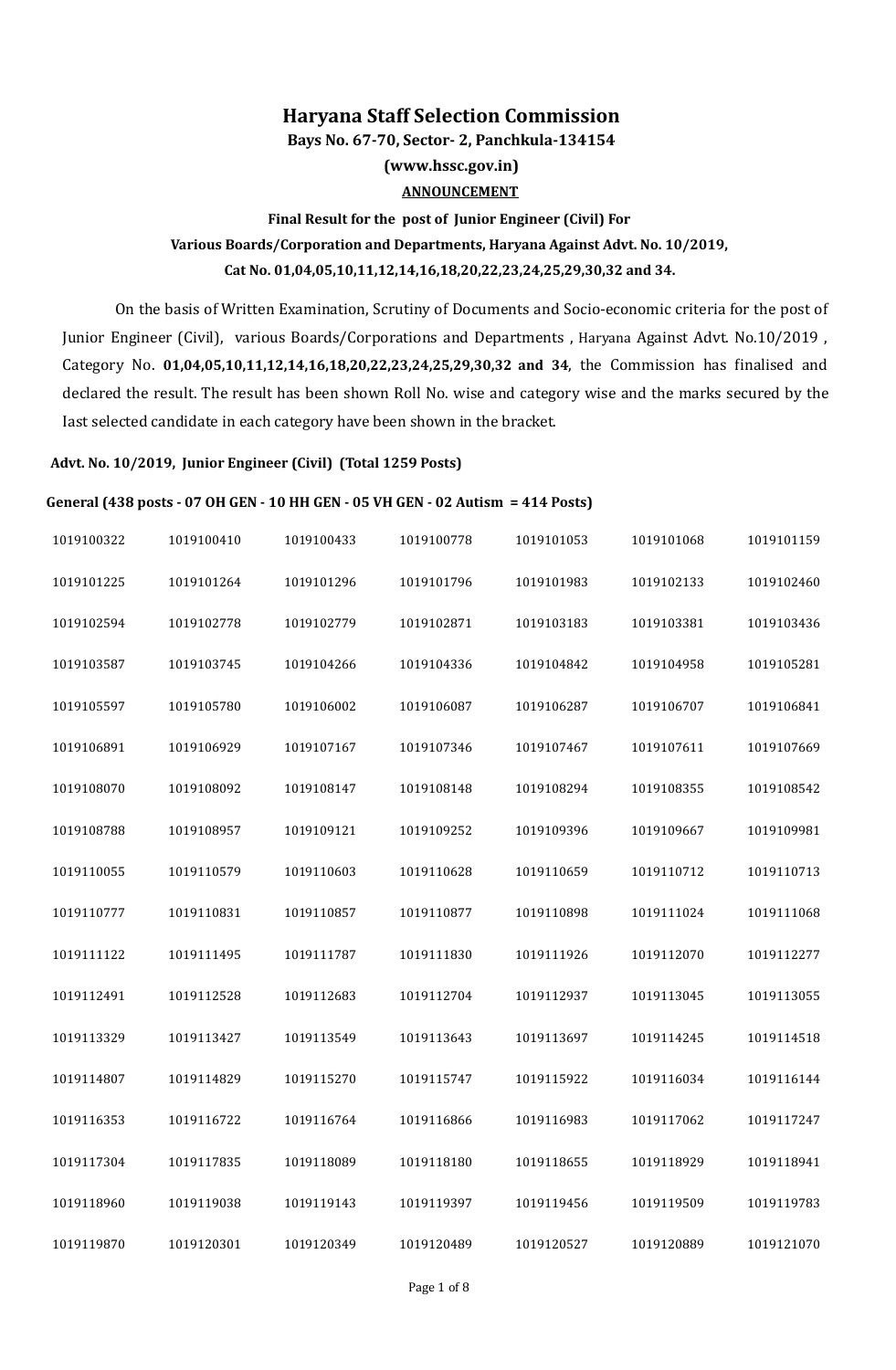| 1019121138 | 1019121399 | 1019121516 | 1019121576 | 1019122140 | 1019122325 | 1019122741 |
|------------|------------|------------|------------|------------|------------|------------|
| 1019123036 | 1019123225 | 1019123250 | 1019123641 | 1019123683 | 1019123773 | 1019123852 |
| 1019123972 | 1019124151 | 1019124242 | 1019124673 | 1019124693 | 1019124717 | 1019124728 |
| 1019124740 | 1019124841 | 1019124961 | 1019125090 | 1019125334 | 1019125719 | 1019125747 |
| 1019125945 | 1019126013 | 1019126107 | 1019126294 | 1019126796 | 1019126836 | 1019126919 |
| 1019126960 | 1019127068 | 1019127123 | 1019127155 | 1019127186 | 1019127526 | 1019127711 |
| 1019127756 | 1019127808 | 1019127874 | 1019127999 | 1019128064 | 1019128593 | 1019128637 |
| 1019128653 | 1019128801 | 1019128869 | 1019128896 | 1019129011 | 1019129330 | 1019129523 |
| 1019129633 | 1019129707 | 1019129723 | 1019130004 | 1019130189 | 1019130312 | 1019130321 |
| 1019130337 | 1019130699 | 1019130865 | 1019131436 | 1019131450 | 1019131948 | 1019131984 |
| 1019132076 | 1019132257 | 1019132335 | 1019132567 | 1019132596 | 1019133021 | 1019133128 |
| 1019133171 | 1019133226 | 1019133247 | 1019133675 | 1019133752 | 1019133777 | 1019133781 |
| 1019133783 | 1019134041 | 1019134086 | 1019134105 | 1019134236 | 1019134601 | 1019134729 |
| 1019134922 | 1019135237 | 1019135647 | 1019135703 | 1019135914 | 1019136005 | 1019136016 |
| 1019136428 | 1019136494 | 1019136536 | 1019136633 | 1019136894 | 1019136909 | 1019136912 |
| 1019136976 | 1019137183 | 1019137265 | 1019137640 | 1019137825 | 1019138150 | 1019138333 |
| 1019138395 | 1019138555 | 1019138781 | 1019138809 | 1019138911 | 1019139468 | 1019139812 |
| 1019140034 | 1019140327 | 1019140619 | 1019140670 | 1019140753 | 1019140895 | 1019141079 |
| 1019141151 | 1019141164 | 1019141224 | 1019141507 | 1019141800 | 1019142123 | 1019142185 |
| 1019142228 | 1019142385 | 1019142510 | 1019142568 | 1019142911 | 1019142921 | 1019142998 |
| 1019143173 | 1019143617 | 1019144270 | 1019144329 | 1019144402 | 1019144879 | 1019145756 |
| 1019146090 | 1019146114 | 1019146211 | 1019146533 | 1019146805 | 1019147028 | 1019147035 |
| 1019147129 | 1019147344 | 1019147390 | 1019147584 | 1019147598 | 1019147693 | 1019148083 |
| 1019148234 | 1019148469 | 1019148586 | 1019148810 | 1019149361 | 1019149871 | 1019150013 |
| 1019150087 | 1019150102 | 1019150628 | 1019150763 | 1019150832 | 1019150973 | 1019151172 |
| 1019151417 | 1019151460 | 1019151471 | 1019151679 | 1019151702 | 1019151772 | 1019152033 |
| 1019152037 | 1019152211 | 1019152315 | 1019152383 | 1019152685 | 1019152779 | 1019152963 |
| 1019153085 | 1019153128 | 1019153157 | 1019153289 | 1019153309 | 1019153378 | 1019153431 |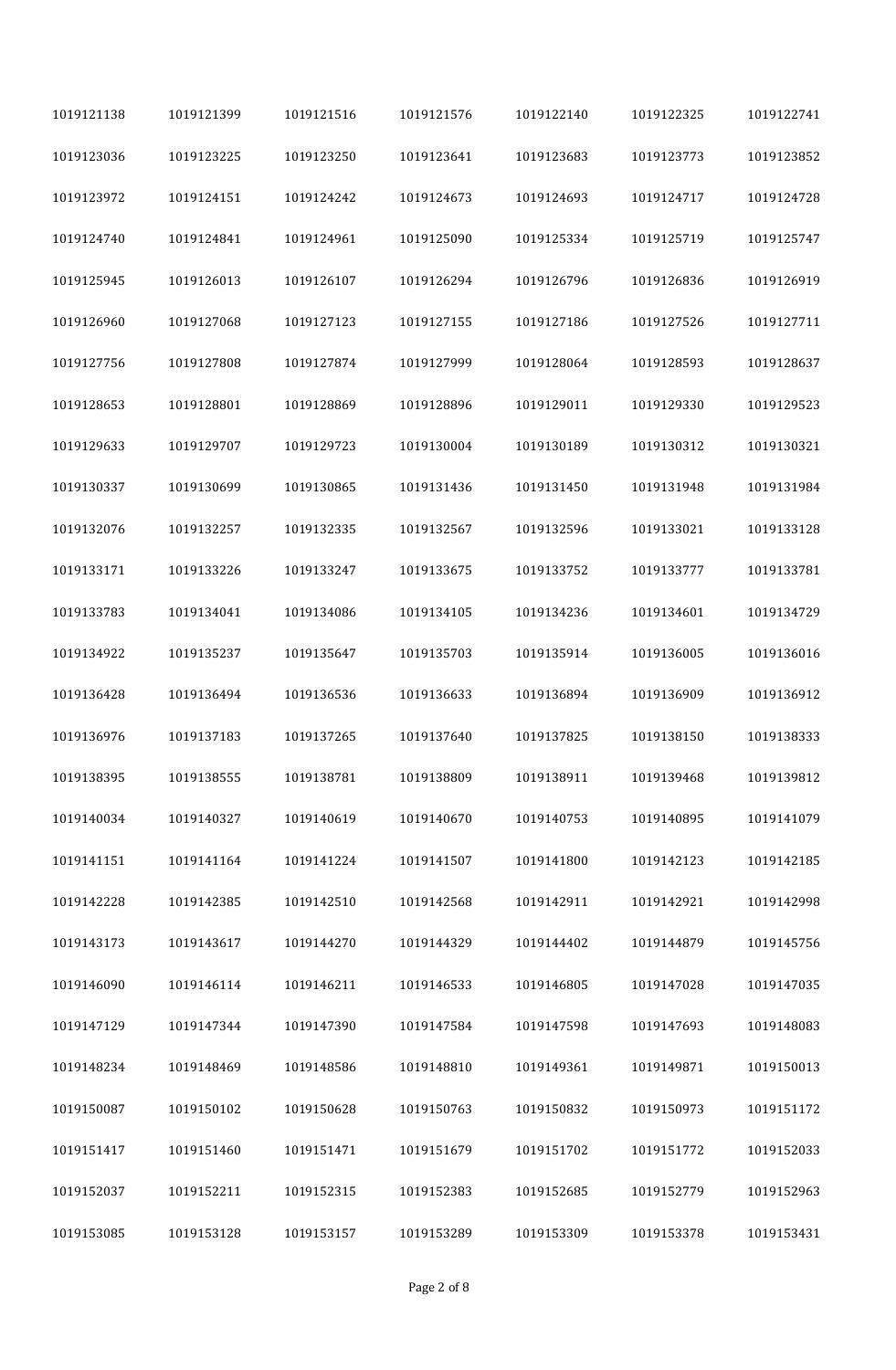| 1019153557 | 1019153774 | 1019153833                                                   | 1019153897 | 1019154089 | 1019154166 | 1019154336 |
|------------|------------|--------------------------------------------------------------|------------|------------|------------|------------|
| 1019154469 | 1019155093 | 1019155236                                                   | 1019155344 | 1019155703 | 1019155808 | 1019156022 |
| 1019156082 | 1019156187 | 1019156554                                                   | 1019156565 | 1019156571 | 1019156610 | 1019156903 |
| 1019156939 | 1019156997 | 1019157049                                                   | 1019157089 | 1019157294 | 1019157484 | 1019158000 |
| 1019158353 | 1019158354 | 1019158508                                                   | 1019158590 | 1019158707 | 1019158747 | 1019158781 |
| 1019158945 | 1019159126 | 1019159267                                                   | 1019159456 | 1019159605 | 1019159841 | 1019159882 |
| 1019159956 | 1019160230 | 1019160355                                                   | 1019160375 | 1019160399 | 1019160433 | 1019160513 |
| 1019160523 | 1019160614 | 1019160645                                                   | 1019161026 | 1019161078 | 1019161127 | 1019161175 |
| 1019161395 | 1019161475 | 1019161576                                                   | 1019161636 | 1019161669 | 1019161819 | 1019161907 |
| 1019162173 | 1019162699 | 1019162809                                                   | 1019163042 | 1019163204 | 1019163270 | 1019163484 |
| 1019163543 | 1019163619 | 1019163676                                                   | 1019163972 | 1019164030 | 1019164590 | 1019164705 |
| 1019164898 | 1019165139 | 1019165532                                                   | 1019165762 | 1019165902 | 1019165982 | 1019166016 |
| 1019166054 | 1019166079 | 1019166399                                                   | 1019166438 | 1019166466 | 1019166589 | 1019166734 |
|            |            | SC (198 Posts - 04 OH SC - 02 HH SC - 01 VH GEN = 191 Posts) |            |            |            | (63.00)    |
| 1019100006 | 1019100505 | 1019100686                                                   | 1019101233 | 1019101364 | 1019102094 | 1019102125 |
|            |            |                                                              |            |            |            |            |
| 1019102295 | 1019102307 | 1019102821                                                   | 1019102873 | 1019103930 | 1019103984 | 1019104460 |
|            |            |                                                              |            |            |            |            |
| 1019105015 | 1019105154 | 1019105786                                                   | 1019105926 | 1019106026 | 1019106157 | 1019106605 |
| 1019106810 | 1019107072 | 1019107231                                                   | 1019107612 | 1019108100 | 1019108447 | 1019108513 |
| 1019108635 | 1019108644 | 1019109172                                                   | 1019109203 | 1019109248 | 1019109938 | 1019111095 |
| 1019111279 | 1019112587 | 1019112773                                                   | 1019112860 | 1019113044 | 1019113287 | 1019113578 |
| 1019113611 | 1019113784 | 1019113945                                                   | 1019114006 | 1019114082 | 1019114217 | 1019114253 |
| 1019114303 | 1019114489 | 1019114680                                                   | 1019114684 | 1019115167 | 1019116287 | 1019116340 |
| 1019116441 | 1019116817 | 1019117290                                                   | 1019117544 | 1019118668 | 1019120064 | 1019120112 |
| 1019120188 | 1019120702 | 1019121051                                                   | 1019121363 | 1019122567 | 1019122702 | 1019123017 |
| 1019123894 | 1019124064 | 1019124812                                                   | 1019125085 | 1019125931 | 1019126032 | 1019126080 |
| 1019126198 | 1019126520 | 1019126693                                                   | 1019127597 | 1019127901 | 1019128253 | 1019128273 |
| 1019128479 | 1019128956 | 1019129067                                                   | 1019129157 | 1019129208 | 1019129361 | 1019129906 |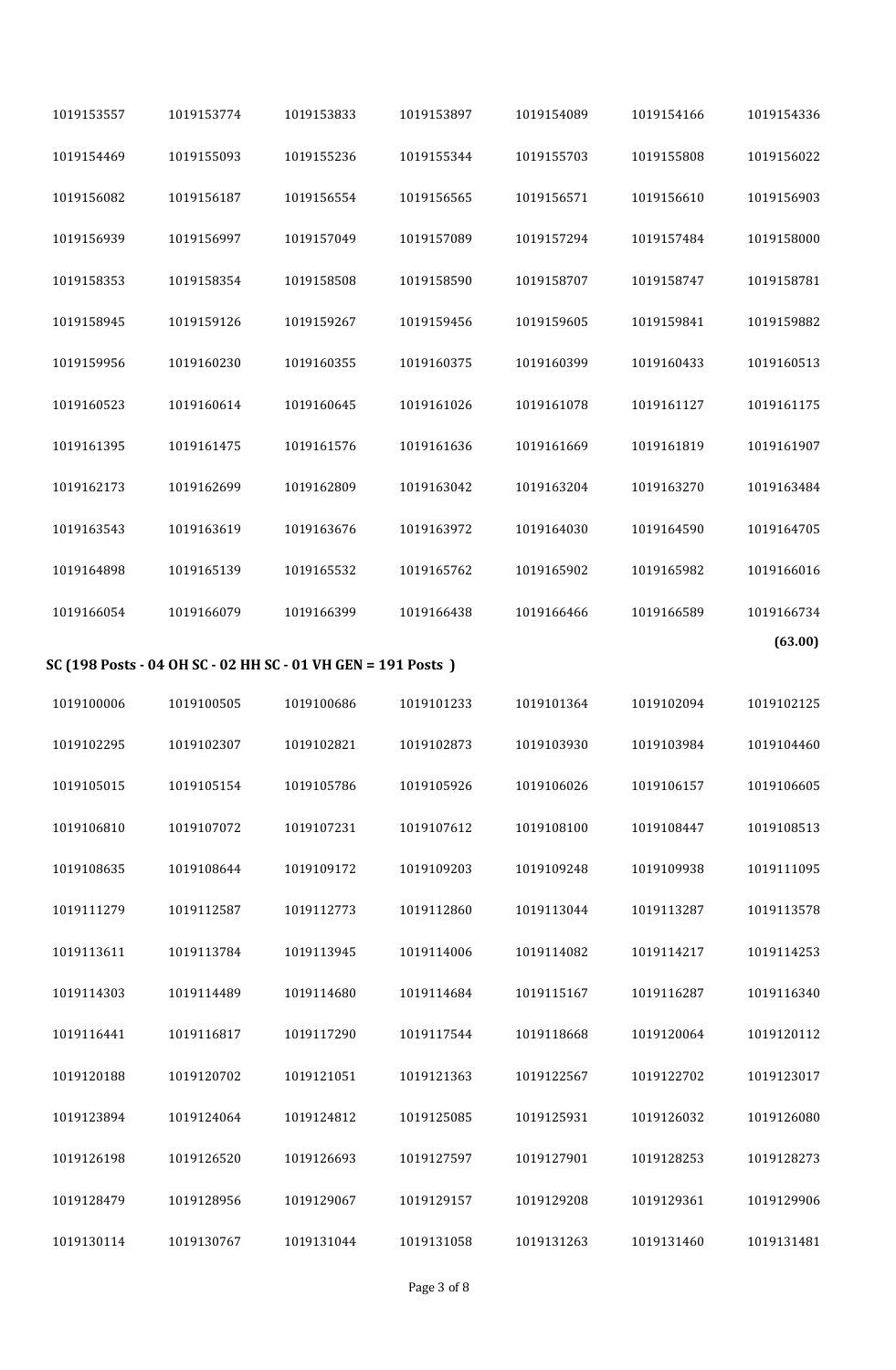| 1019131713 | 1019132042 | 1019132123                                          | 1019132264 | 1019132367 | 1019132495 | 1019132537 |
|------------|------------|-----------------------------------------------------|------------|------------|------------|------------|
| 1019133429 | 1019133456 | 1019133759                                          | 1019133998 | 1019134514 | 1019134768 | 1019134884 |
| 1019135060 | 1019136074 | 1019136524                                          | 1019136548 | 1019136561 | 1019137092 | 1019137809 |
| 1019137873 | 1019138219 | 1019138305                                          | 1019138554 | 1019138757 | 1019139199 | 1019139242 |
| 1019139725 | 1019140565 | 1019141378                                          | 1019141873 | 1019142205 | 1019142326 | 1019142538 |
| 1019142592 | 1019142759 | 1019143024                                          | 1019143611 | 1019143647 | 1019143794 | 1019143875 |
| 1019143933 | 1019144635 | 1019145523                                          | 1019146213 | 1019146340 | 1019146639 | 1019147216 |
| 1019147951 | 1019147998 | 1019148920                                          | 1019149021 | 1019149560 | 1019149957 | 1019149994 |
| 1019150331 | 1019150698 | 1019151389                                          | 1019152513 | 1019153110 | 1019153261 | 1019153790 |
| 1019153896 | 1019155925 | 1019156041                                          | 1019156605 | 1019156619 | 1019157194 | 1019158210 |
| 1019158980 | 1019159149 | 1019159638                                          | 1019159662 | 1019160043 | 1019160149 | 1019161733 |
| 1019162033 | 1019162124 | 1019162556                                          | 1019162994 | 1019163365 | 1019163595 | 1019163770 |
| 1019164181 | 1019164338 | 1019164443                                          | 1019164452 | 1019164481 | 1019164843 | 1019166052 |
| 1019166545 | 1019166639 |                                                     |            |            |            |            |
|            |            |                                                     |            |            |            |            |
|            |            | BCA (157 Posts - 01 OH BCA - 03 OH BCA = 153 Posts) |            |            |            | (56.00)    |
| 1019100725 | 1019100864 | 1019101867                                          | 1019102248 | 1019102251 | 1019102377 | 1019102724 |
| 1019103577 | 1019103614 | 1019105591                                          | 1019105657 | 1019106506 | 1019107712 | 1019107742 |
| 1019107755 | 1019108468 | 1019108926                                          | 1019109833 | 1019111087 | 1019111482 | 1019112341 |
| 1019112575 | 1019113192 | 1019114396                                          | 1019114705 | 1019114740 | 1019115131 | 1019116453 |
| 1019116706 | 1019116709 | 1019117905                                          | 1019118589 | 1019118828 | 1019118935 | 1019119163 |
| 1019119217 | 1019120756 | 1019121028                                          | 1019121556 | 1019121806 | 1019122388 | 1019122485 |
| 1019123470 | 1019125148 | 1019125436                                          | 1019125439 | 1019125587 | 1019126583 | 1019127130 |
| 1019127143 | 1019127150 | 1019127215                                          | 1019127369 | 1019128480 | 1019128534 | 1019128542 |
| 1019129737 | 1019130283 | 1019130508                                          | 1019131459 | 1019131918 | 1019132531 | 1019133434 |
| 1019133467 | 1019134006 | 1019134460                                          | 1019134504 | 1019134794 | 1019134953 | 1019135051 |
| 1019135130 | 1019135348 | 1019135589                                          | 1019136830 | 1019136969 | 1019137401 | 1019137706 |
| 1019138640 | 1019138743 | 1019138866                                          | 1019139219 | 1019139613 | 1019139718 | 1019139841 |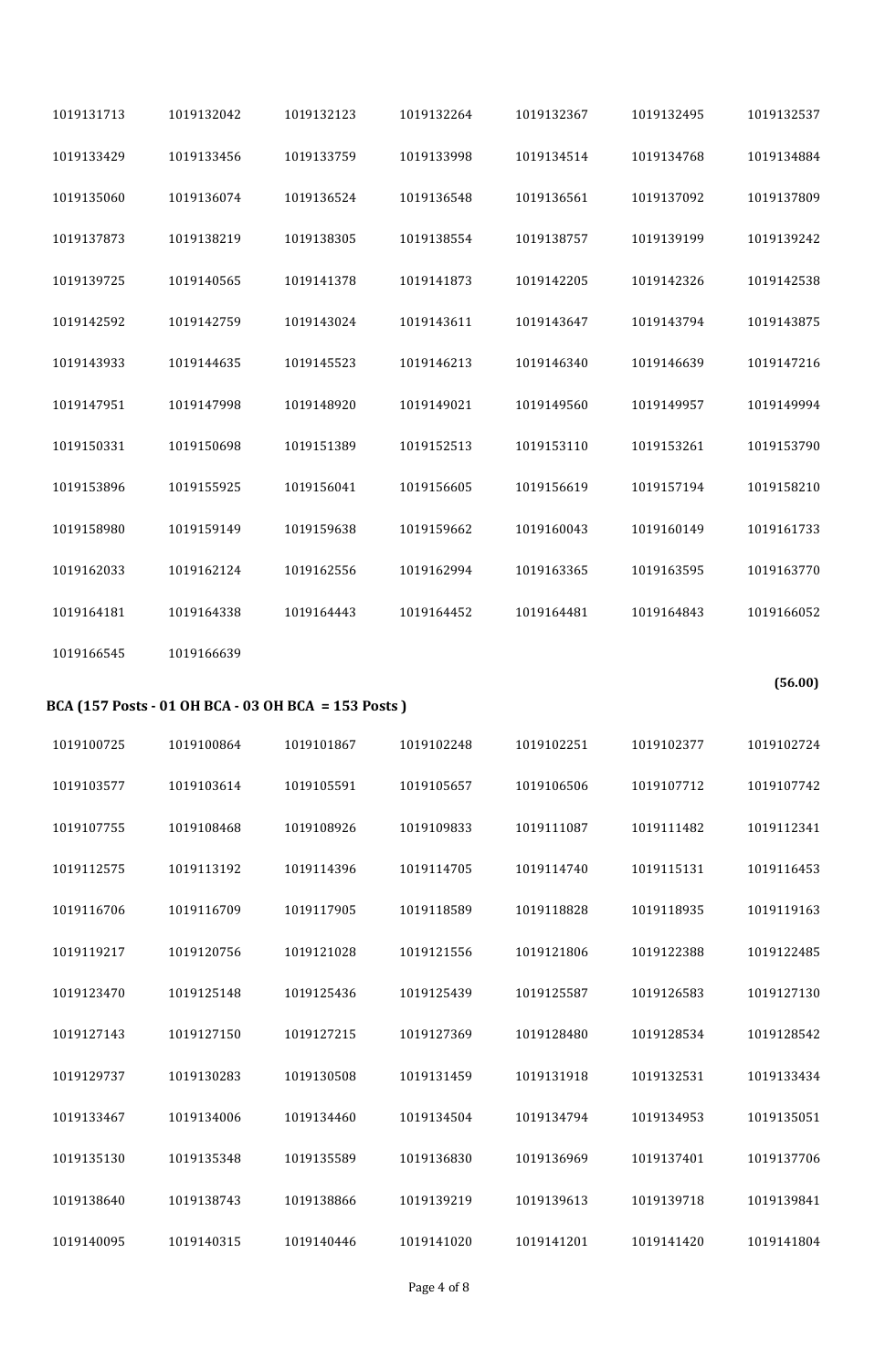| 1019142106             | 1019142273                                        | 1019142851 | 1019143301 | 1019143838 | 1019144558 | 1019144660 |  |
|------------------------|---------------------------------------------------|------------|------------|------------|------------|------------|--|
| 1019145161             | 1019145186                                        | 1019145334 | 1019147205 | 1019147459 | 1019147875 | 1019148229 |  |
| 1019148354             | 1019148449                                        | 1019148801 | 1019149019 | 1019149247 | 1019149465 | 1019150169 |  |
| 1019150355             | 1019150470                                        | 1019150609 | 1019150615 | 1019150844 | 1019151306 | 1019151748 |  |
| 1019152034             | 1019152813                                        | 1019153559 | 1019153575 | 1019153647 | 1019155210 | 1019155264 |  |
| 1019155276             | 1019155713                                        | 1019156228 | 1019156636 | 1019156788 | 1019157016 | 1019157920 |  |
| 1019159887             | 1019160374                                        | 1019160469 | 1019160797 | 1019161009 | 1019161181 | 1019161793 |  |
| 1019161953             | 1019162851                                        | 1019163547 | 1019163585 | 1019164604 | 1019165339 | 1019165371 |  |
| 1019165539             | 1019165550                                        | 1019166211 | 1019166439 | 1019166461 |            |            |  |
|                        | BCB (87 Posts - 02 HH BCA - 02 VH BCA = 83 Posts) |            |            |            |            | (58.00)    |  |
| 1019103211             | 1019104066                                        | 1019104225 | 1019104230 | 1019105085 | 1019105523 | 1019106172 |  |
| 1019107253             | 1019107549                                        | 1019108285 | 1019108660 | 1019108989 | 1019109069 | 1019109147 |  |
| 1019109694             | 1019109866                                        | 1019110506 | 1019110964 | 1019111360 | 1019111798 | 1019111808 |  |
| 1019112965             | 1019115117                                        | 1019115808 | 1019116284 | 1019116710 | 1019117523 | 1019117535 |  |
| 1019118121             | 1019118570                                        | 1019119016 | 1019119511 | 1019120269 | 1019120636 | 1019120737 |  |
| 1019121104             | 1019124366                                        | 1019125620 | 1019127602 | 1019128623 | 1019129636 | 1019130375 |  |
| 1019136118             | 1019136754                                        | 1019137206 | 1019137330 | 1019138669 | 1019138777 | 1019139552 |  |
| 1019140402             | 1019141270                                        | 1019142289 | 1019142799 | 1019142907 | 1019142983 | 1019143191 |  |
| 1019143271             | 1019144290                                        | 1019144499 | 1019146230 | 1019146933 | 1019150431 | 1019152890 |  |
| 1019152920             | 1019152943                                        | 1019153319 | 1019153379 | 1019153574 | 1019155830 | 1019156791 |  |
| 1019157101             | 1019157639                                        | 1019157738 | 1019158167 | 1019159159 | 1019159449 | 1019159696 |  |
| 1019160559             | 1019160646                                        | 1019163425 | 1019163426 | 1019163995 | 1019164873 |            |  |
| <b>EWS (104 Posts)</b> |                                                   |            |            |            |            | (59.00)    |  |
| 1019100101             | 1019101422                                        | 1019102573 | 1019102677 | 1019103484 | 1019103712 | 1019104528 |  |
| 1019104786             | 1019104809                                        | 1019105612 | 1019105819 | 1019106973 | 1019107479 | 1019107887 |  |
| 1019108299             | 1019109135                                        | 1019109286 | 1019109861 | 1019110578 | 1019110643 | 1019111581 |  |
| 1019112754             | 1019113873                                        | 1019114357 | 1019114363 | 1019115680 | 1019115736 | 1019115792 |  |
| 1019116097             | 1019119168                                        | 1019120302 | 1019121020 | 1019121061 | 1019121456 | 1019121529 |  |
|                        |                                                   |            |            |            |            |            |  |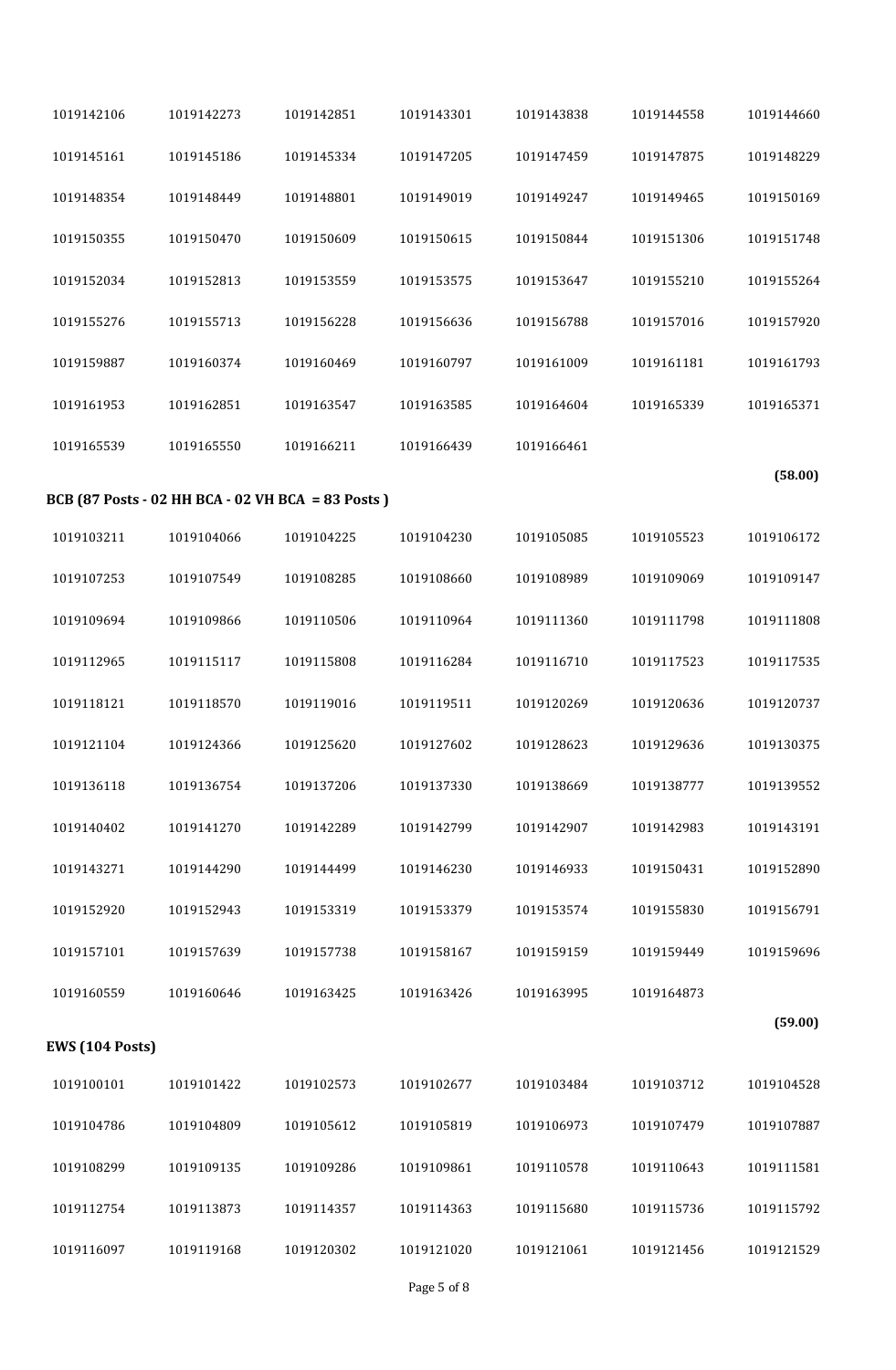| 1019126069 | 1019125798 | 1019125410 | 1019124277 | 1019124144 | 1019123228 | 1019122259                |
|------------|------------|------------|------------|------------|------------|---------------------------|
| 1019131931 | 1019130485 | 1019130151 | 1019128002 | 1019127978 | 1019127170 | 1019126254                |
| 1019137454 | 1019135588 | 1019134756 | 1019134333 | 1019133363 | 1019133142 | 1019132921                |
| 1019140618 | 1019140549 | 1019138905 | 1019138208 | 1019138105 | 1019137582 | 1019137557                |
| 1019144336 | 1019144040 | 1019143255 | 1019142895 | 1019142680 | 1019141963 | 1019141902                |
| 1019150865 | 1019150324 | 1019149939 | 1019148612 | 1019147410 | 1019147239 | 1019146072                |
| 1019156907 | 1019154624 | 1019152748 | 1019152285 | 1019151774 | 1019151539 | 1019150909                |
| 1019161764 | 1019161506 | 1019161169 | 1019160978 | 1019160625 | 1019157751 | 1019157679                |
| 1019164309 | 1019164306 | 1019164300 | 1019163901 | 1019163742 | 1019163443 | 1019162469                |
|            |            |            |            | 1019166296 | 1019166263 | 1019165624                |
| (60.00)    |            |            |            |            |            | <b>ESM GEN(122 Posts)</b> |
| 1019103631 | 1019103580 | 1019102989 | 1019102484 | 1019100585 | 1019100305 | 1019100284                |
| 1019106907 | 1019106480 | 1019106225 | 1019105203 | 1019104270 | 1019104033 | 1019103702                |
| 1019111168 | 1019110806 | 1019109860 | 1019109645 | 1019109349 | 1019107759 | 1019107717                |
| 1019113790 | 1019113412 | 1019113301 | 1019112694 | 1019112647 | 1019111887 | 1019111879                |
| 1019117073 | 1019117068 | 1019116959 | 1019116570 | 1019115579 | 1019114989 | 1019113923                |
| 1019120905 | 1019119724 | 1019119135 | 1019119086 | 1019118283 | 1019117788 | 1019117289                |
| 1019125378 | 1019124597 | 1019123438 | 1019123355 | 1019122262 | 1019122247 | 1019121825                |
| 1019127752 | 1019127471 | 1019126946 | 1019126831 | 1019126730 | 1019126277 | 1019126262                |
| 1019131286 | 1019130153 | 1019129663 | 1019129323 | 1019129140 | 1019128624 | 1019127806                |
| 1019133644 | 1019133508 | 1019132730 | 1019132593 | 1019132331 | 1019132309 | 1019131502                |
| 1019138665 | 1019138499 | 1019138323 | 1019137595 | 1019136902 | 1019136203 | 1019133847                |
| 1019146830 | 1019146769 | 1019146688 | 1019146548 | 1019146526 | 1019144104 | 1019142186                |
| 1019148716 | 1019148420 | 1019148307 | 1019147919 | 1019147852 | 1019147193 | 1019146957                |
| 1019152737 | 1019152185 | 1019151782 | 1019151283 | 1019151006 | 1019149937 | 1019149062                |
| 1019156873 | 1019156665 | 1019156152 | 1019155192 | 1019154167 | 1019153624 | 1019152995                |
| 1019160358 | 1019160150 | 1019160102 | 1019159168 | 1019158334 | 1019157509 | 1019157455                |
| 1019163234 | 1019163175 | 1019162365 | 1019161945 | 1019161802 | 1019160854 | 1019160791                |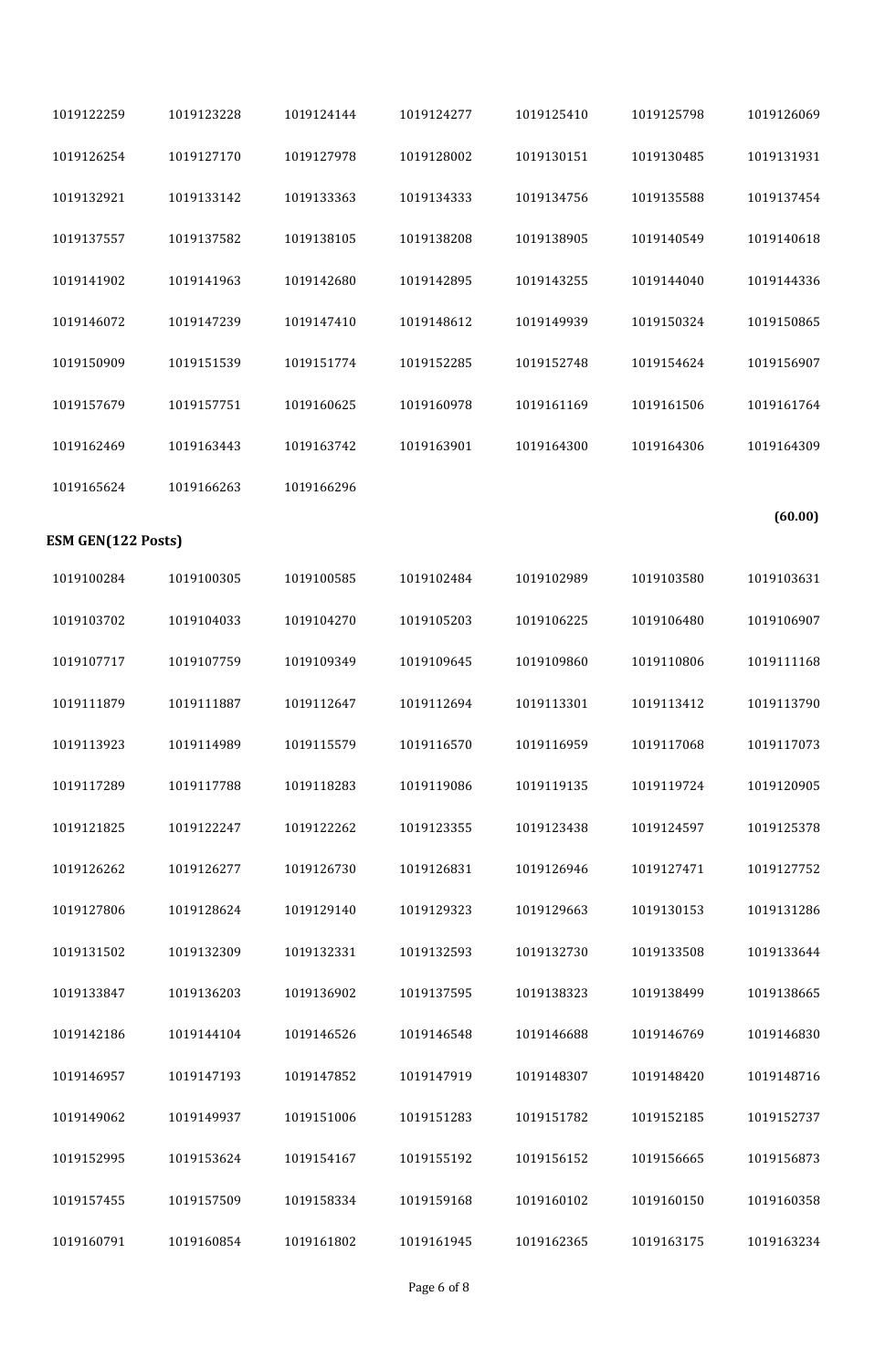| 1019163678               | 1019164062 | 1019165958 |            |            |            |                             |  |
|--------------------------|------------|------------|------------|------------|------------|-----------------------------|--|
| <b>ESM SC(36 Posts)</b>  |            |            |            |            |            | (ESM GEN Self 29 & DESM 37) |  |
| 1019100620               | 1019105532 | 1019106895 | 1019106959 | 1019107376 | 1019108185 | 1019111750                  |  |
| 1019114917               | 1019117597 | 1019120044 | 1019122367 | 1019124338 | 1019127763 | 1019128252                  |  |
| 1019129693               | 1019130057 | 1019132492 | 1019135163 | 1019135560 | 1019137915 | 1019140104                  |  |
| 1019141904               | 1019142223 | 1019143879 | 1019143888 | 1019145093 | 1019145481 | 1019145760                  |  |
| 1019147262               | 1019151115 | 1019151801 | 1019152571 | 1019154026 | 1019157721 | 1019162341                  |  |
| 1019164822               |            |            |            |            |            |                             |  |
| <b>ESM BCA(36 Posts)</b> |            |            |            |            |            | (31.00)                     |  |
| 1019101830               | 1019102433 | 1019106174 | 1019113517 | 1019113622 | 1019115295 | 1019115665                  |  |
| 1019117402               | 1019117660 | 1019119257 | 1019120078 | 1019121160 | 1019121899 | 1019122200                  |  |
| 1019123685               | 1019126594 | 1019127267 | 1019127319 | 1019129535 | 1019134848 | 1019135783                  |  |
| 1019136892               | 1019138250 | 1019138342 | 1019142364 | 1019143525 | 1019144182 | 1019144834                  |  |
| 1019148024               | 1019148303 | 1019155525 | 1019157152 | 1019158711 | 1019160118 | 1019162578                  |  |
| 1019163482               |            |            |            |            |            |                             |  |
|                          |            |            |            |            |            | (22.00)                     |  |
| <b>ESM BCB(51 Posts)</b> |            |            |            |            |            |                             |  |
| 1019100073               | 1019100358 | 1019101467 | 1019103513 | 1019103726 | 1019104479 | 1019104641                  |  |
| 1019106971               | 1019111685 | 1019113571 | 1019115184 | 1019115298 | 1019116760 | 1019117180                  |  |
| 1019117315               | 1019117774 | 1019123332 | 1019124223 | 1019124531 | 1019125929 | 1019126143                  |  |
| 1019127570               | 1019127893 | 1019128350 | 1019129339 | 1019130441 | 1019130805 | 1019130857                  |  |
| 1019131267               | 1019132036 | 1019136675 | 1019136740 | 1019137805 | 1019139538 | 1019143116                  |  |
| 1019143280               | 1019143475 | 1019149170 | 1019149671 | 1019151677 | 1019152430 | 1019155419                  |  |
| 1019155860               | 1019155980 | 1019159969 | 1019161344 | 1019161603 | 1019162010 | 1019163245                  |  |
| 1019163476               | 1019164408 |            |            |            |            |                             |  |
| <b>OH (12 Posts)</b>     |            |            |            |            |            | (23.00)                     |  |
| 1019102920               | 1019113952 | 1019119827 | 1019132793 | 1019134680 | 1019135364 | 1019145719                  |  |
| 1019151178               | 1019151341 | 1019152441 | 1019152795 | 1019163704 |            |                             |  |
|                          |            |            |            |            |            |                             |  |

**(55.00)**